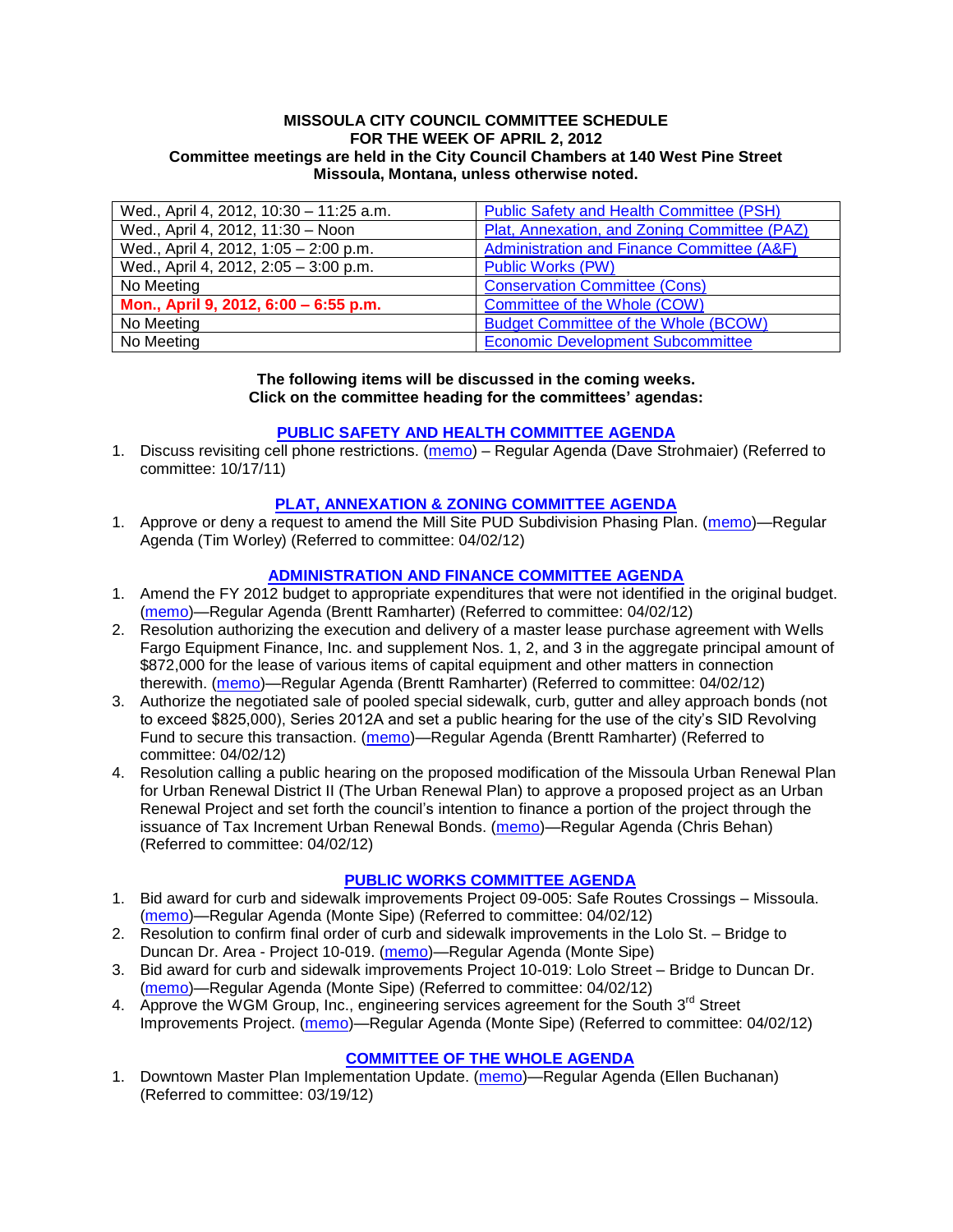#### 

### **The following items have been referred to City Council committees, but the committees will not discuss them in the coming week:**

### **PUBLIC SAFETY AND HEALTH COMMITTEE**

- 1. Police Department Update Ongoing in Committee. (Mark Muir)
- 2. Fire Department Update Ongoing in Committee (Jason Diehl)
- 3. Health Department Update Ongoing in Committee. (Ellen Leahy)
- 4. Eat Smart Coalition information. [\(memo\)](http://www.ci.missoula.mt.us/DocumentView.aspx?DID=6776)—Regular Agenda (Jason Wiener) (Referred to committee: 07/11/2011)
- 5. Discuss air quality issues related to railroad operations in and through Missoula. [\(memo\)](http://www.ci.missoula.mt.us/DocumentView.aspx?DID=7495)—Regular Agenda (Dave Strohmaier) (Referred to committee: 10/24/11)
- 6. Discussion with Crime Victim Advocate Office. [\(memo\)](http://www.ci.missoula.mt.us/DocumentView.aspx?DID=8109)—Regular Agenda (Jon Wilkins)(Referred to committee: 02/06/12)
- 7. (Joint Meeting with Conservation) Safety aspects of management of the urban deer population in the City of Missoula. [\(memo\)](http://www.ci.missoula.mt.us/DocumentView.aspx?DID=8528)—Regular Agenda (Dick Haines and Jon Wilkins) (Referred to committee: 03/26/2012)

### **CONSERVATION COMMITTEE**

- 1. Discuss the city's strategy to complete a boundary survey of Greenough Park. [\(memo\)](http://www.ci.missoula.mt.us/DocumentView.aspx?DID=5875)—Regular Agenda (Dave Strohmaier) (Referred to committee: 04/04/2011)
- 2. Approve and authorize the Mayor to sign an amendment to the agreement with Territorial Landworks, Inc. (TLI) in an amount not to exceed \$136,702.37 for professional services, including engineering, surveying, and construction management for Project #PR 08-02 GCT, Grant Creek Trail, CTEP #STPE 8199(105). [\(memo\)](http://www.ci.missoula.mt.us/DocumentView.aspx?DID=7494)—Regular Agenda (Dave Shaw) (Referred to committee: 10/24/11)
- 3. (Joint Meeting with Public Safety) Safety aspects of management of the urban deer population in the City of Missoula. [\(memo\)](http://www.ci.missoula.mt.us/DocumentView.aspx?DID=8528)—Regular Agenda (Dick Haines and Jon Wilkins) (Referred to committee: 03/26/2012)

# **PLAT, ANNEXATION & ZONING COMMITTEE**

- 1. Annexation. (see separate list at City Clerk's Office for pending annexations) (Ongoing in Committee)
- 2. Ongoing discussion of City planning issues with members of the Planning Board.—Regular Agenda (Bob Jaffe) (Referred to committee: 3/20/06)
- 3. Amendment Article 7. Error Corrections and Adjustments to the subdivision regulations to allow for restrictions or conditions placed on a plat by the governing body to be amended or removed by a future council. [\(memo\)](http://www.ci.missoula.mt.us/DocumentView.aspx?DID=7568)—Regular Agenda (Jon Wilkins) (Referred to committee: 11/07/11)
- 4. Remove impediments to affordable housing development in Missoula: revise accessory dwelling unit provisions. [\(memo\)](http://www.ci.missoula.mt.us/DocumentView.aspx?DID=8421)—Regular Agenda (Alex Taft) (Referred to committee: 03/12/12)

### **ADMINISTRATION AND FINANCE COMMITTEE**

- 1. Approve claims. (Ongoing) (Consent Agenda)
- 2. Approve journal vouchers. (Ongoing) (Consent Agenda)
- 3. Approve budget transfers. (Ongoing) (Consent Agenda)
- 4. Amend Council rules to change the Council's regular meeting schedule to two meetings per month [\(memo\)](http://www.ci.missoula.mt.us/DocumentView.aspx?DID=4027).—Regular Agenda (Marty Rehbein) (Referred to committee: 06/07/10)
- 5. Discuss the disposition of surplus city land. [\(memo\)](http://www.ci.missoula.mt.us/DocumentView.aspx?DID=4862)—Regular Agenda (Nancy Harte) (Referred to committee: 10/25/10)
- 6. Review the city's current policy for charging the public for various city-produced documents [\(memo\)](http://www.ci.missoula.mt.us/DocumentView.aspx?DID=5143) Regular Agenda (Dave Strohmaier) (Referred to committee: 12/06/10)
- 7. Review Missoula's insurance experience, particularly work comp; propose improvements if warranted. [\(memo\)](http://www.ci.missoula.mt.us/DocumentView.aspx?DID=6381)—Regular Agenda (Ed Childers) (Referred to committee: 05/09/2011)

# **PUBLIC WORKS COMMITTEE**